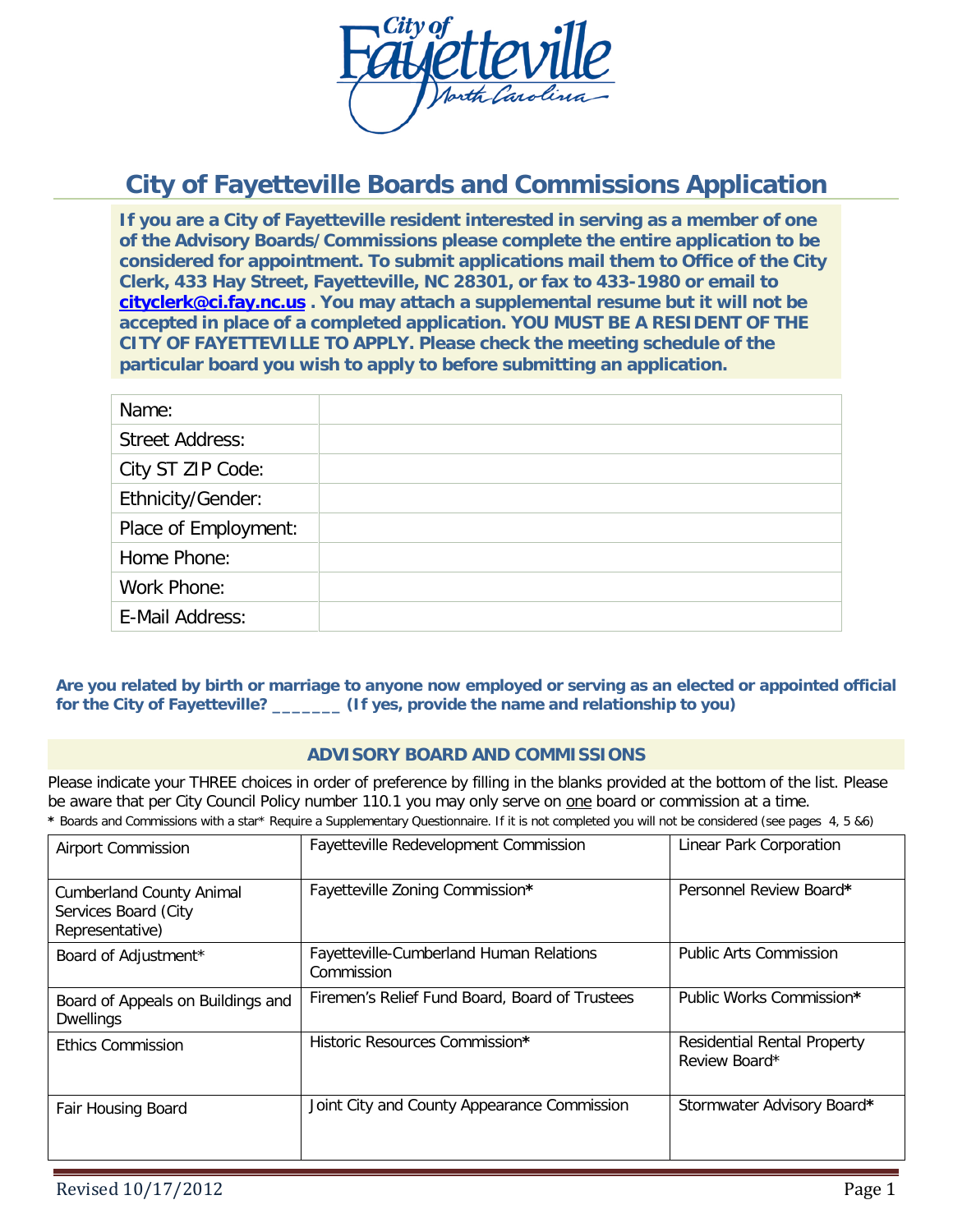

| <b>Fayetteville Advisory Committee</b><br>on Transit (Fact)* | Joint City and County Senior Citizens Advisory<br>Commission | <b>Taxicab Review Board</b> |
|--------------------------------------------------------------|--------------------------------------------------------------|-----------------------------|
| Fayetteville Planning Commission*                            | Joint City/County Parks and Rec. Advisory<br>Commission      | Wrecker Review Board        |

| 1 <sup>st</sup> choice | ີ <sup>າ¤d</sup> choice | ີ <sup>າrd</sup> choice<br>______ |
|------------------------|-------------------------|-----------------------------------|
|------------------------|-------------------------|-----------------------------------|

## **Community Leadership Training**

Please put a completion date by the training events you have participated in or graduated from (mo/yr)

|  |  |  | Fayetteville Area Ambassador Program Fayetteville Area Convention and Visitor's Bureau |
|--|--|--|----------------------------------------------------------------------------------------|
|  |  |  |                                                                                        |

- Multi-Cultural Leadership Development Program United Way of Cumberland County
- Leadership Fayetteville Youth Academy Fayetteville-Cumberland County Chamber of Commerce
- Small Business Technology & Development Center Fayetteville-Cumberland County Chamber of Commerce
	- Citizens' Academy, City of Fayetteville
		- Citizens' Police Academy, City of Fayetteville Police Department
	- Fayetteville Institute for Community Leadership Methodist College/ Fayetteville Technical Community College

\_\_\_\_\_\_\_\_\_\_\_\_ Other (please fill in name) \_\_\_\_\_\_\_\_\_\_\_\_\_\_\_\_\_\_\_\_\_

## **Relevant Experience & Education**

1. Summarize education, special skills and qualifications you have acquired from employment, previous volunteer work, or through other activities.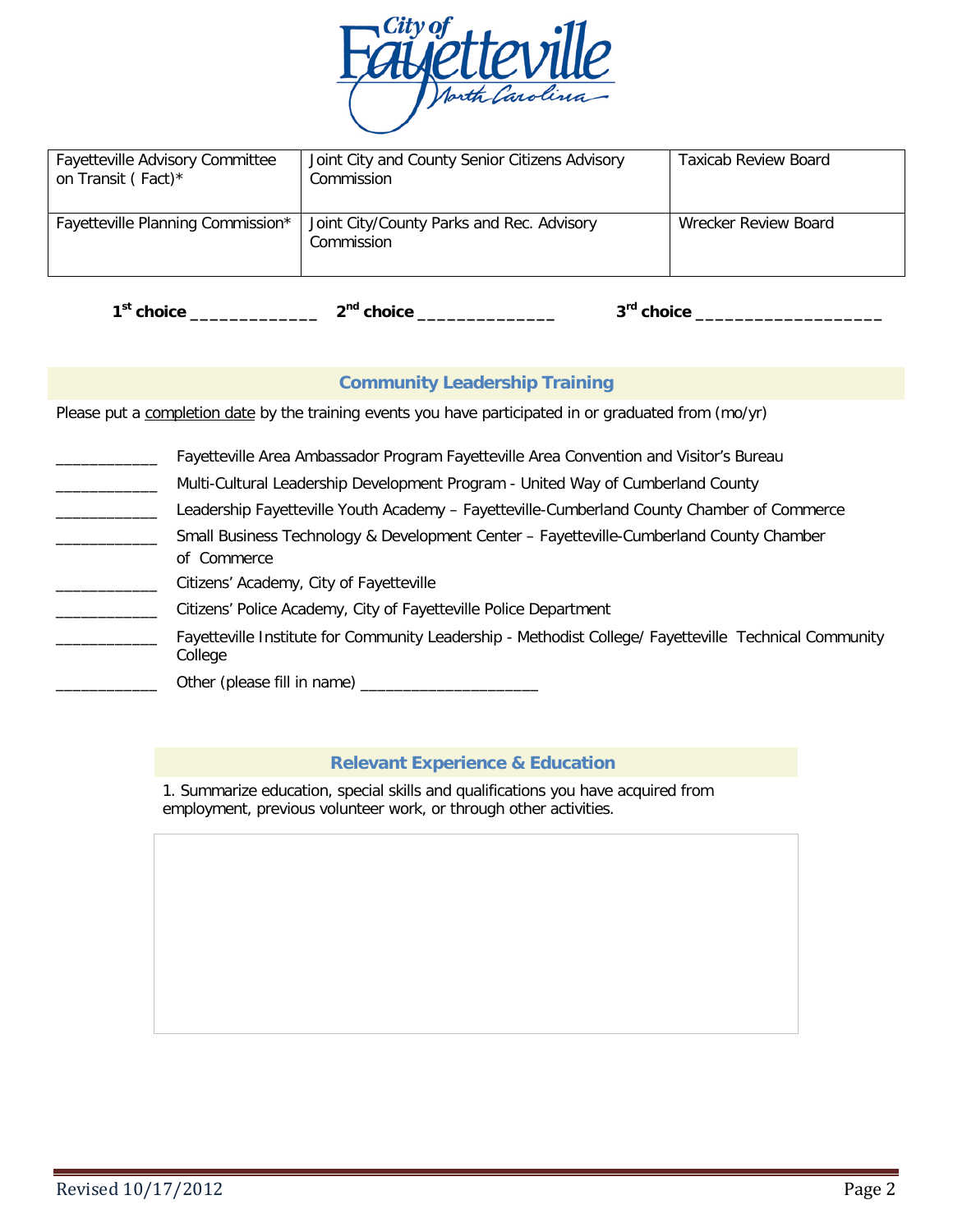

2. Due to your financial interests, property ownership and/or other matters, personal conflicts of interest may arise during your appointment term. How would you handle a personal conflict of interest?

3. Have you previously served on a major board or commission? If so, please describe the scope of your appointment and share a few of the board's successes.

#### **THIS APPLICATION WILL BE KEPT ON FILE FOR A PERIOD OF ONE YEAR FROM DATE SIGNED.**

I affirm that I understand this application may be considered a public record and as such portions may be subject to release under North Carolina General Statute Chapter 132, Public Records.

I certify that the facts contained in this application are true and correct to the best of my knowledge and that I understand applicants must reside inside the Fayetteville City limits per Sections 2.32 of the City of Fayetteville Code of Ordinances. http://cityoffayetteville.org

| Name (printed) |                                                    |
|----------------|----------------------------------------------------|
| Signature      | (I agree to consider this an electronic signature) |
| Date           |                                                    |

## **OFFICE USE ONLY**

| Date application received:      | Initials: |
|---------------------------------|-----------|
| City Council Election District: | Initials: |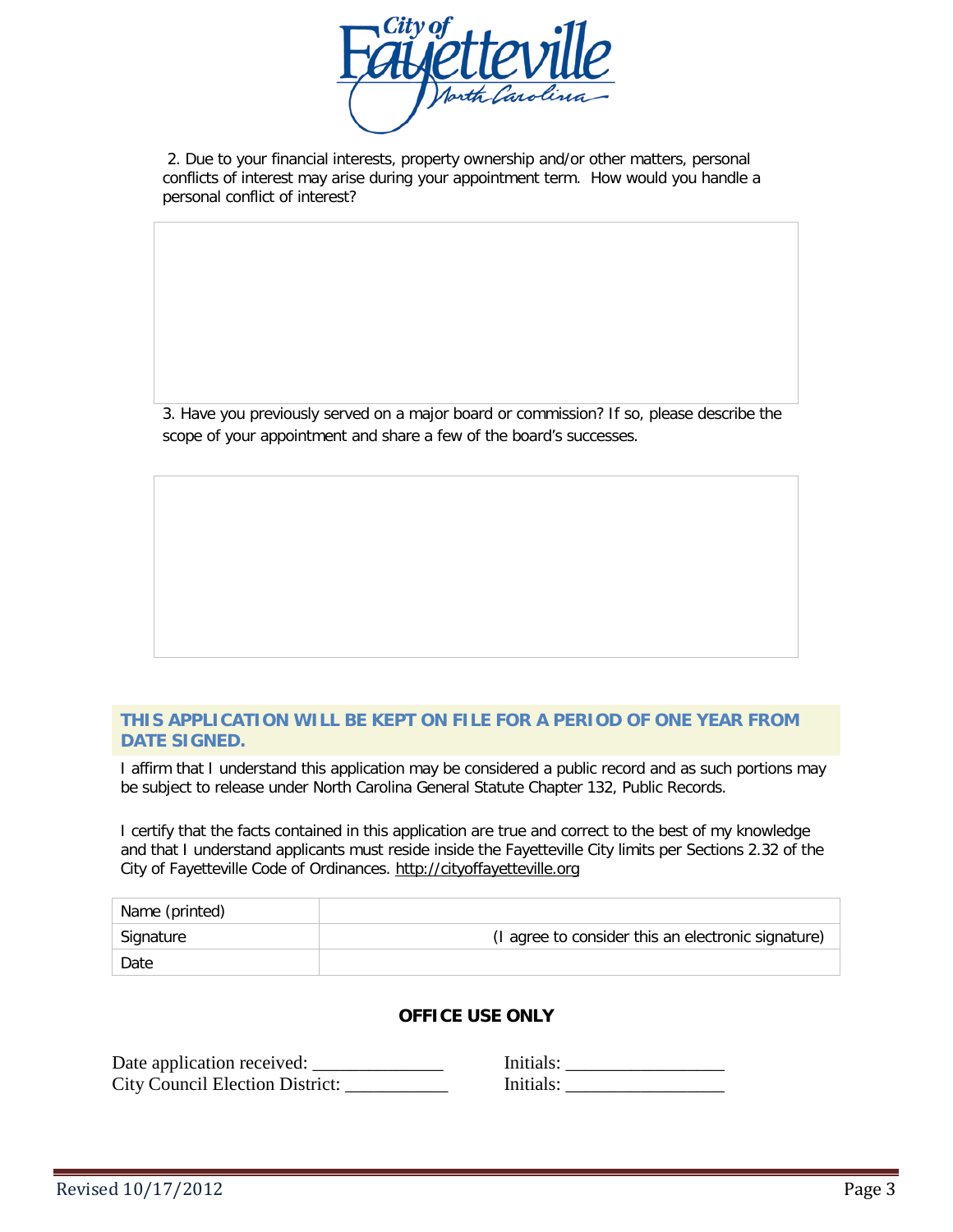

# **Supplemental Application**

| Please Crieck, IT Applicable:            |                                   |
|------------------------------------------|-----------------------------------|
| Attorney                                 | Accountant                        |
| Licensed registered Architect            | Historic preservationists         |
| Cultural or Social Historian             | Realtor, developer or general     |
| Building designer or land use design     | contractor                        |
| Travel agent                             | Historic district property owner  |
| <b>Cumberland County Bar Association</b> | University/College representative |
| Financial/Banking sector                 | Sandhills Chapter of CPA          |
| Supervisor/Manager                       | <b>Business sector</b>            |
| Wrecker industry                         | Taxicab industry                  |
|                                          |                                   |

## **Fayetteville Advisory Committee on Transit (FACT): Please check all applicable Categories:**

| Transportation industry representative | ADA rider            |
|----------------------------------------|----------------------|
| ADA representative                     | Bus rider            |
| Reside in an area not presently        | FAST driver/operator |
| receiving FAST services                |                      |

#### **Stormwater Advisory Board:**

Please Check, If Applicable:

- 1. What is your specific interest in serving on the Stormwater Advisory Board?
- 2. How can your membership on the Stormwater Advisory Board help the City achieve their goals to better align the Stormwater program with the City's Strategic Plan and its vision?

#### **Board of Adjustment, Planning Commission, or Zoning Commission:**

- 1. What is the relationship between Land Use Planning and Zoning? (Please specify their roles in a community)
- 2. Typically, these boards hear three to seven cases per meeting. How much preparation time would you be able to contribute to review staff reports on the agenda items?
- 3. Would a declaration; by an applicant or alleged violator, of not being knowledgeable of the City Code of Ordinance requirement(s) be an acceptable factor to vote in their favor?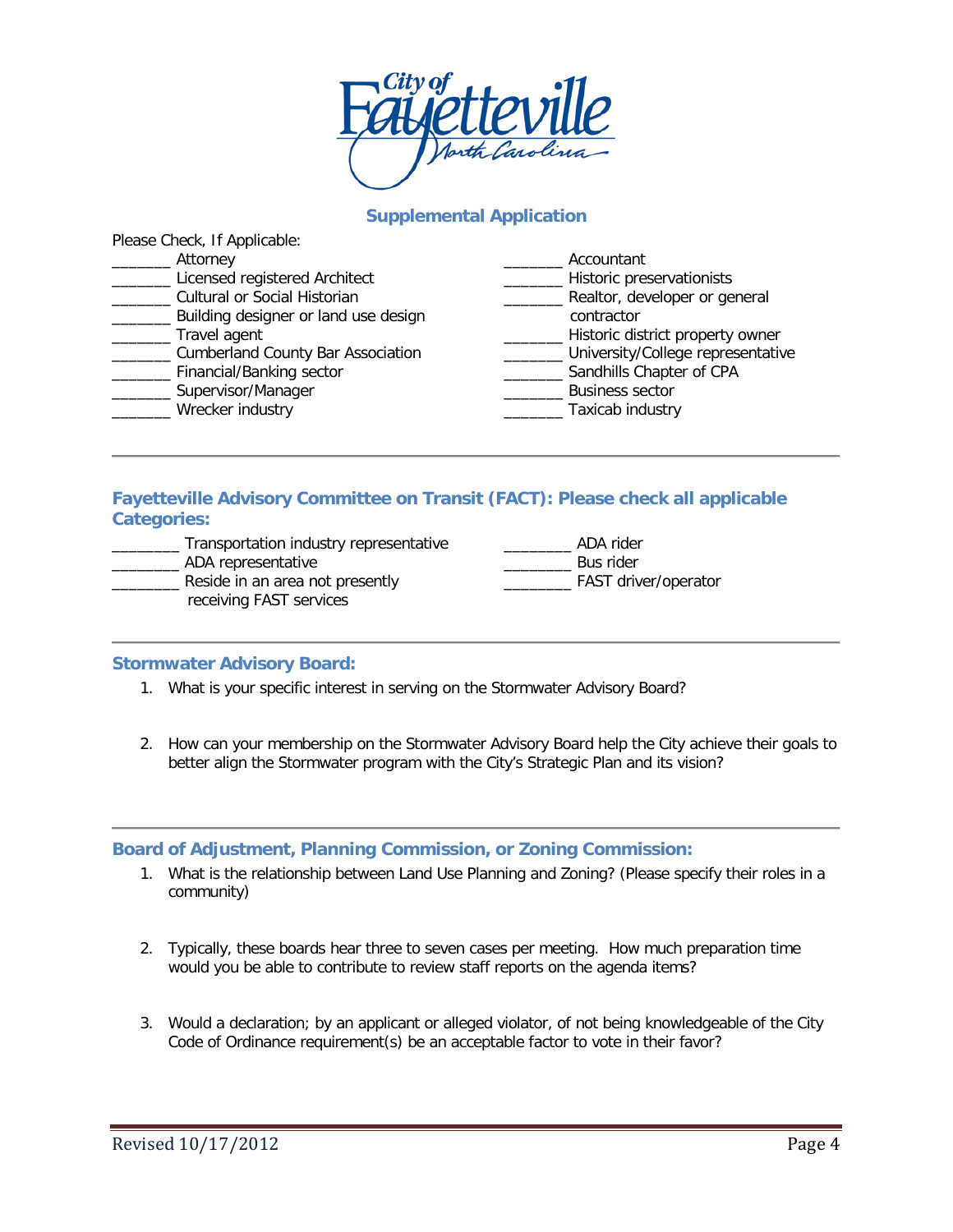

4. Would a declaration; by an applicant or alleged violator, of financial burden or lack of money be an acceptable factor to vote in their favor?

## **Personnel Review Board:**

- 1) What experience do you have managing employees' performance and disciplinary processes?
- 2) The personnel Review board makes recommendations to the City Manager regarding termination actions taken by City Department Director. Some of these decisions may be in support of management and others may be in support of the former employee. Do you think you can weigh the evidence in these cases, make a finding of fact and a recommendation based on the evidence, regardless of which side this supports?

## **Public Works Commission:**

- 1. What is your specific interest in serving as a PWC commissioner?
- 2. What experience do you have in the electric, water and sanitary sewer utility services?
- 3. How will your participation as a PWC commissioner help the City Council achieve their vision and goals as outlined in the City's strategic plan and better align PWC actions with the City's strategic plan?
- 4. What is your philosophy on city-owned water and sewer utility and how will your participation ensure effective communication between the two organizations?
- 5. Do you believe that a City owned utility should provide the necessary financial resources to extend water and sewer service to newly annexed areas?
- 6. What is your philosophy on extending water and sewer service to non-city residents?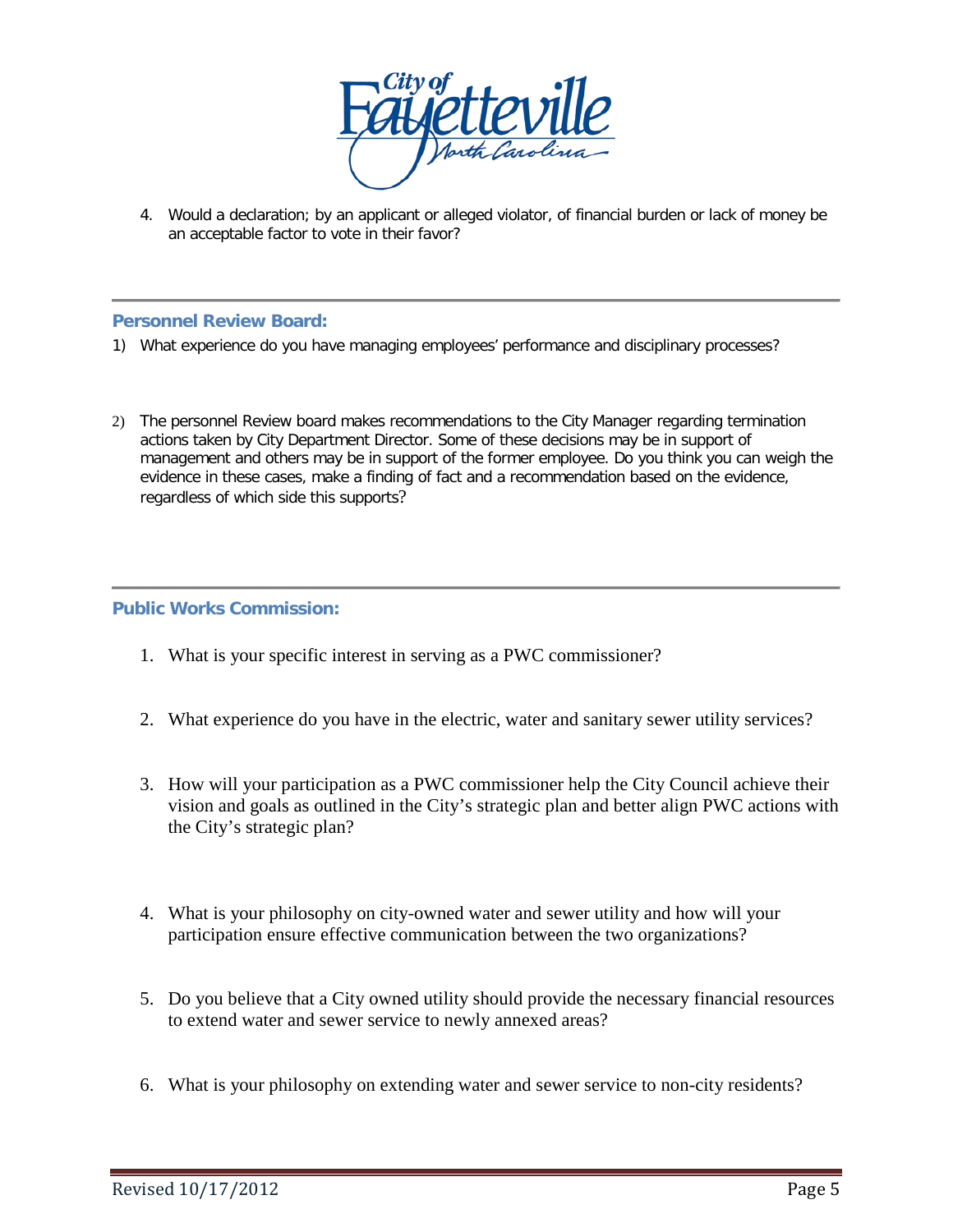

- 7. What experience do you have in business enterprise management with financial planning, personnel management or contract negotiations?
- 8. What experience and contacts do you have with the legislature at the State and Federal level?
- 9. Are you willing to devote the time necessary to fulfill the duties and expectations of a PWC Commissioner? Will your employer allow time away from your work on a regular basis?
- 10. Please disclose any personal, professional/business or political relationships with PWC, the City of Fayetteville, City Council Members, or legislative delegation that could create the perception of undue influence or conflict of interest.
- 11. Please disclose any property ownership within the City of Fayetteville.

# **Residential Rental Property Review:**

- 1. Do you own or rent your home?
- 2. Is your place of residence a:
	- \_\_\_\_\_ Single-family home
	- \_\_\_\_\_ Duplex or triplex
	- \_\_\_\_\_ Apartment or condominium
	- \_\_\_\_\_ Manufactured home
	- \_\_\_\_\_ Other
	- If other please specify
- 3. Have you been convicted of a felony in the last 10 years? Yes  $\_\,$  No $\_\,$ (If yes you are not eligible to serve on this board.)
- 4. Do you own, or have you owned residential rental property? Yes \_\_\_\_\_ No \_\_\_\_\_
- 5. Is more than 50% of your income derived from rental property? Yes \_\_\_\_ No \_\_\_\_